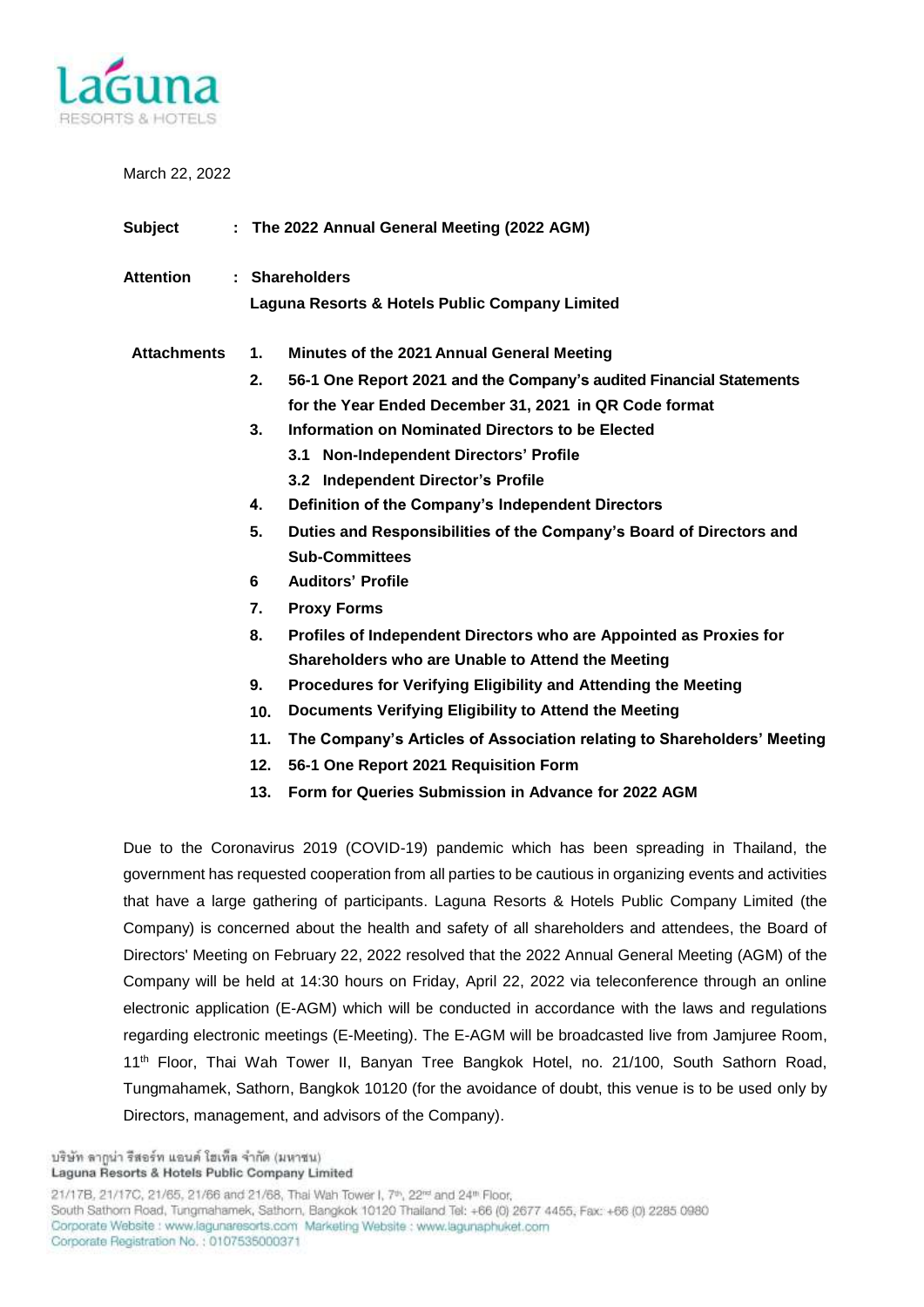

The agenda for the AGM is as follows:

### **1. To certify the minutes of the 2021 Annual General Meeting.**

**FACTS AND RATIONALE**: The Company's 2021 Annual General Meeting was held on Friday, April 23, 2021 and the minutes of the meeting are set out in Attachment 1. The minutes have been correctly and accurately recorded.

**OPINION OF THE BOARD:** To propose in the AGM to certify the minutes of the 2021 Annual General Meeting.

**REQUIRED VOTE FOR RESOLUTION:** This agenda item shall be resolved by a majority of the votes of the shareholders who are present and cast their votes according to Clause 32 (1) of the Company's Articles of Association.

**2. To acknowledge the Company's 2021 business operational report and to approve the Company's audited financial statements for the year ended December 31, 2021 with the auditor's report thereon.**

**FACTS AND RATIONALE**: To report to shareholders for acknowledgment, the Company's 2021 business operations, details of which are provided in the 56-1 One Report which has been sent to shareholders together with the notice calling for the AGM, as shown in Attachment 2.

Clause 36 of the Company's Articles of Association stipulates that the audited financial statements as at the end of the fiscal year of the Company shall be prepared and submitted to the annual general meeting for approval. The Company's audited financial statements for the year ended December 31, 2021, which have been reviewed by the Audit, Risk and Corporate Governance Committee and the Board of Directors, are in the "Financial Statements" section of the 56-1 One Report (page No. 123-205) as shown in Attachment 2 and can be summarized as follows:

|                                |                                                    | (Unit: Million Baht)                           |
|--------------------------------|----------------------------------------------------|------------------------------------------------|
|                                | <b>Consolidated</b><br><b>Financial Statements</b> | <b>Separate</b><br><b>Financial Statements</b> |
| <b>Total Assets</b>            | 22,488                                             | 7,077                                          |
| <b>Total Liabilities</b>       | 12,666                                             | 2,698                                          |
| <b>Total Revenues</b>          | 1,489                                              | 81                                             |
| Net Profit (loss)              | (1,032)                                            | (70)                                           |
| Profit (loss) per Share (Baht) | (6.19)                                             | (0.42)                                         |

**OPINION OF THE BOARD**: To propose to the AGM to acknowledge the Company's 2021 business operational report and to approve the Company's audited financial statements for the year ended December 31, 2021 with the auditor's report thereon.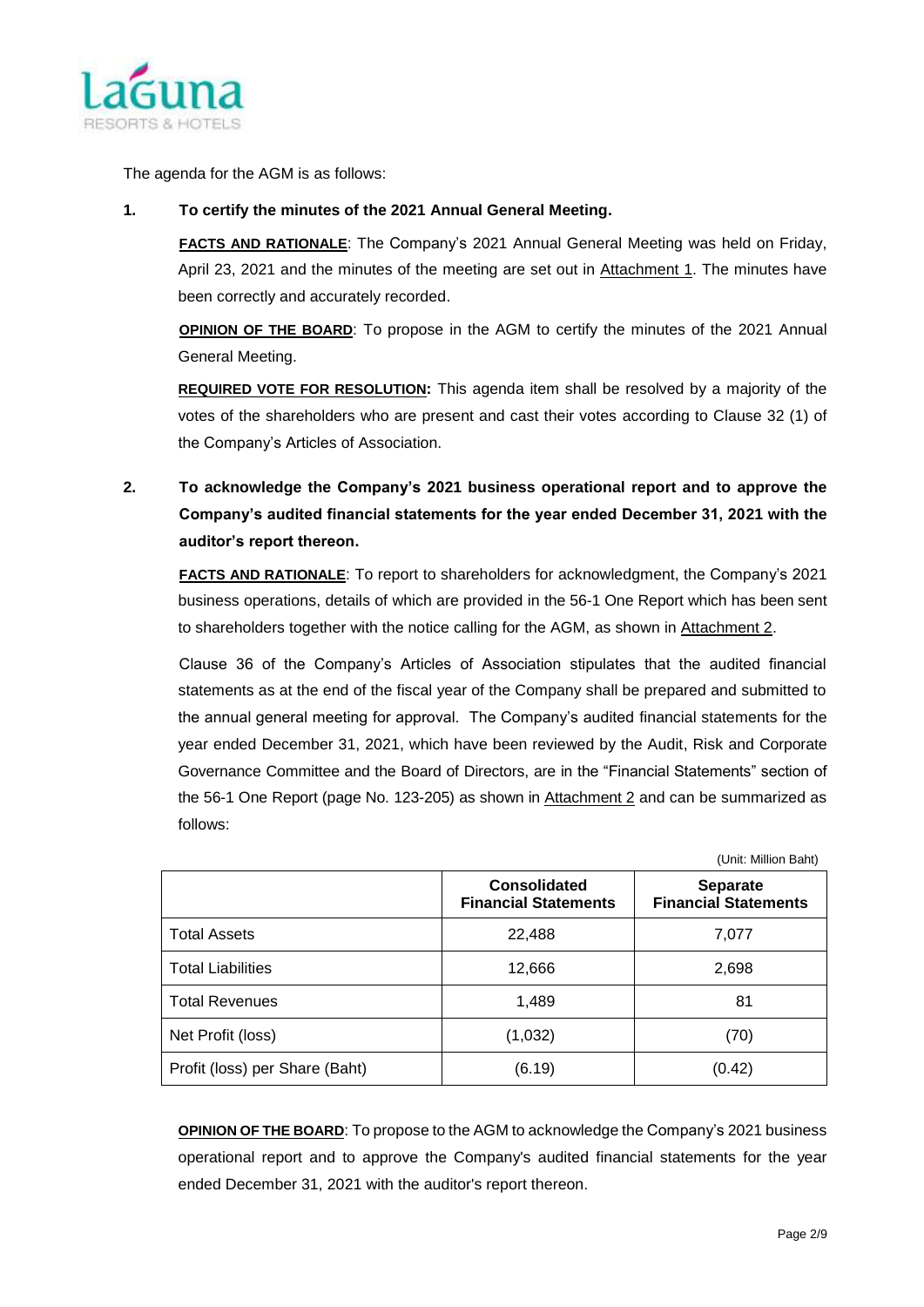

**REQUIRED VOTE FOR RESOLUTION:** No voting is required for the 2021 business operational report of the Company as no resolution is required since it is only for shareholders' acknowledgment. The approval of the Company's audited financial statements shall be resolved by a majority of the votes of the shareholders who are present and cast their votes according to Clause 32 (1) of the Company's Articles of Association.

### **3. To approve the proposal not to pay a dividend**

**FACTS AND RATIONALE:** The Company reported a consolidated net loss of Baht 1,032 million as shown in the income statement for the year ended December 31, 2021 which has been audited by the auditor.

The Company's Dividend Policy seeks to maximize shareholder value and encourage shareholder loyalty with predictable annual growth in dividend payout which is not impacted by profit volatility. With that objective, the Company's Dividend Policy is based on the principles of stability, predictability, and managed growth, outlined as follows:

#### **Stability**

Unless the Company suffers a substantial net loss, it will pay a dividend each year so that shareholders are not negatively affected by annual profit volatility.

### **Predictability**

Shareholders will be able to better anticipate the appropriate level of dividends to expect each year and therefore may be better able to manage their portfolio investment strategy.

### **Managed growth**

The Company will strive to increase and smooth out the dividends year-on-year within a broadband but the specific rate will be dependent on the Company's actual profit performance, cash, and cash flow projections.

Clause 39 of the Company's Articles of Association stipulates that the Company shall allocate not less than 5 percent of the Company's annual net profit less the accumulated losses brought forward (if any) to a reserve fund until this fund attains an amount not less than 10 percent of the registered capital.

**OPINION OF THE BOARD:** In view of the Company's consolidated net loss and with consideration of the Company's dividend policy, the Board of Directors agreed to propose in the AGM to approve the proposal not to pay a dividend for the year ended 31 December 2021.

No appropriation of the net profit to legal reserve is required since the legal reserve has already reached 10 percent of the registered capital as stipulated by law.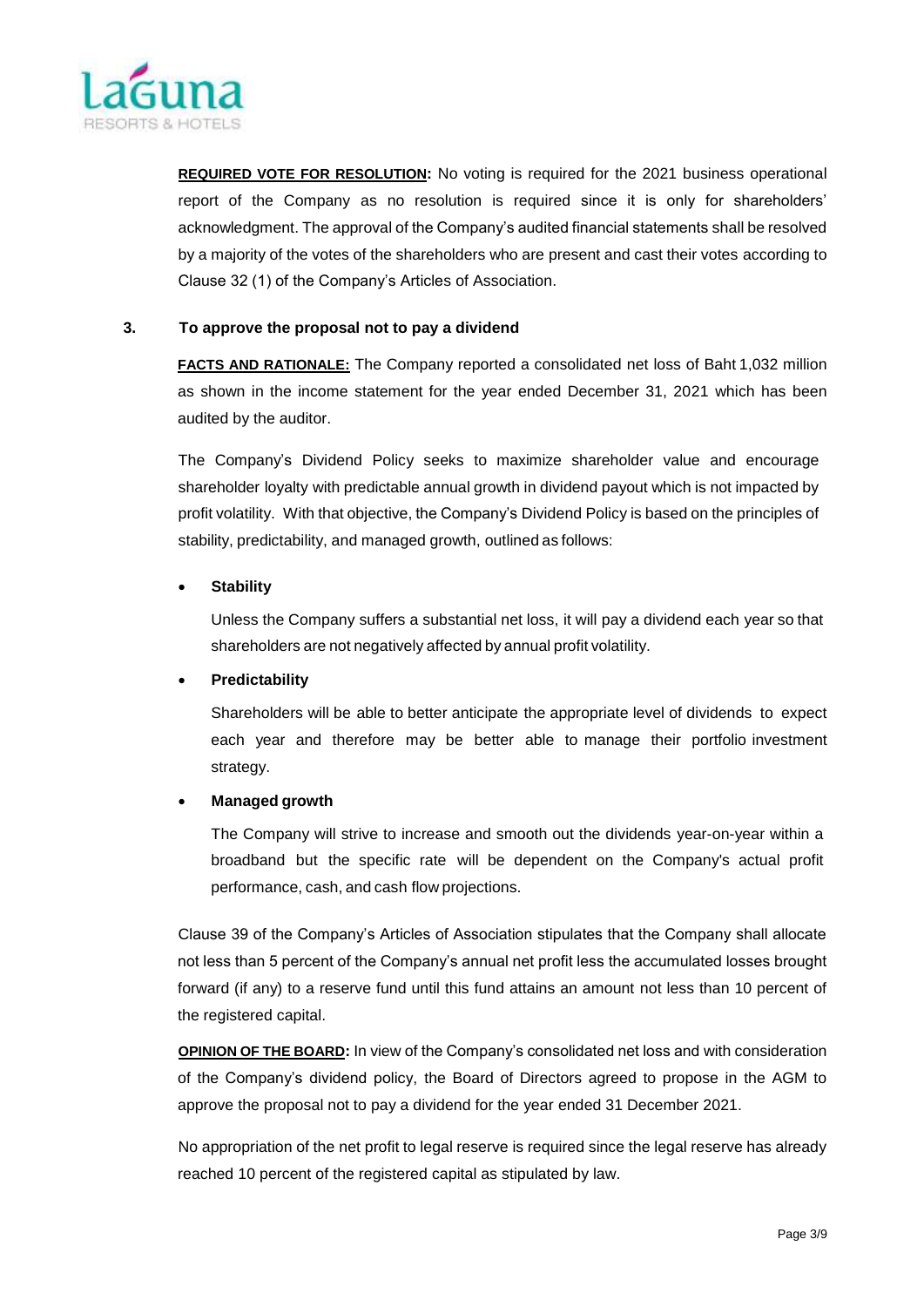

Details of the proposed dividend payment for 2021 and the actual dividend payment for 2020 are set out in the table below.

|    | <b>Details of Dividend Payment</b>                                                               | 2021           | 2020         |
|----|--------------------------------------------------------------------------------------------------|----------------|--------------|
| 2) | Consolidated net profit (loss) (Million Baht)<br>Number of shares issued and paid-up<br>(Million | (1,032)<br>167 | (947)<br>167 |
| 3) | Total dividend payment                                                                           |                |              |
|    | Interim dividend (Baht/Share)<br>$\bullet$                                                       |                |              |
|    | Final dividend (Baht/Share)<br>$\bullet$                                                         |                |              |
| 4) | Total dividend payment (Million Baht)                                                            |                |              |
| 5) | Percentage compared to consolidated net profit                                                   |                |              |

**REQUIRED VOTE FOR RESOLUTION:** This agenda item shall be resolved by a majority of the votes of the shareholders who are present and cast their votes according to Clause 32 (1) of the Company's Articles of Association.

### **4. Matters relating to directorships of the Company**

# **4.1 To approve the election of directors to succeed those who will be retiring on completion of their terms**

**FACTS AND RATIONALE:** Clause 14 of the Company's Articles of Association stipulates that at each annual general meeting, one-third of the directors shall retire from office. Retiring directors are eligible for re-election. The following 4 directors are due to retire at the AGM:

- 1) Dr. Jingjai Hanchanlash Independent Director
- 2) Mr. Ho Ren Hua **Director**
- 3) Mr. Ho KwonCjan Director
- 4) Mr. Eddy See Hock Lye Director

The process for nominating directors is made through the Nomination and Remuneration Committee which considers qualifications, i.e. appropriateness, competency, experience, knowledge, proficiency in various professional fields, other qualifications as required by related regulations and Articles of Association of the Company as well as past contribution and performance, before making a recommendation to the Board of Directors to consider and nominate directors for shareholders' approval.

In view of the professional qualifications, knowledge, and work experience of the 4 retiring directors, the Nomination and Remuneration Committee, excluding the interested directors, recommended that the Board of Directors nominate all of the 4 retiring directors for another term of directorships.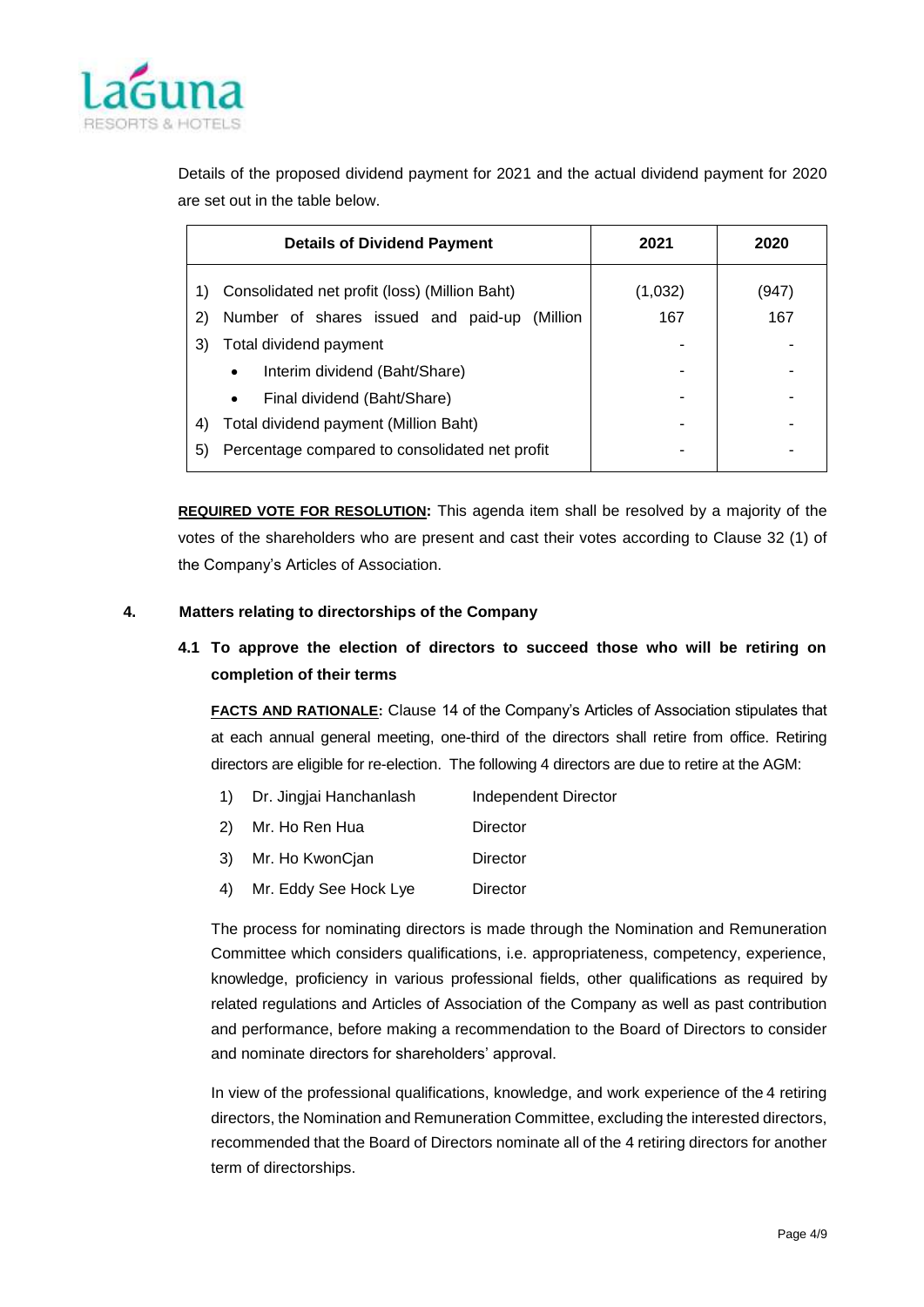

In addition, Dr. Jingjai Hanchanlash, who has been an independent director for more than nine consecutive years and is nominated Independent Director for another term of directorship, is qualified in accordance with the criteria of the Capital Market Supervisory Board and the Company's Articles of Association. He also has knowledge and well understanding of the Company's business, no affiliations or business relationships with the Company and is not directly associated with a shareholder of the Company, nor does any relationships or circumstances exist which are likely to, or could appear to, interfere with the exercise of his independent business judgment with a view to the best interest of the Company.

Although the Company did not provide an opportunity for minority shareholders to nominate a candidate to be a director of the Company before the AGM, all shareholders may do so at the AGM (provided the candidate meets the requirements under the PLC Act).

**OPINION OF THE BOARD:** The Board of Directors, excluding the interested director, has carefully considered the qualifications, knowledge, and expertise of the 4 retiring directors and believes they are beneficial to the operations of the Company and they always carry out their duties with utmost care and for the best interest of the minority shareholders. Therefore, the Board of Directors agreed to propose in the AGM to re-elect all 4 retiring directors, namely Dr. Jingjai Hanchanlash, Mr. Ho Ren Hua, Mr. Ho KwonCjan and Mr. Eddy See Hock Lye for another term of directorships, as recommended by the Nomination and Remuneration Committee. Furthermore, the Board of Directors has considered that Dr. Jingjai Hanchanlash is qualified to hold the position of Independent Director according to the criteria set by the Company and could express his opinion independently and in accordance with the relevant guidelines. Profiles of the 4 retiring directors are shown in Attachment 3.

The definition of the Company's independent directors is shown in Attachment 4.

**REQUIRED VOTE FOR RESOLUTION:** This agenda item shall be resolved by a majority of the votes of the shareholders who are present and cast their votes according to Clause 32 (1) of the Company's Articles of Association.

# **4.2 To approve the remuneration for the Board and Directors, Audit, Risk and Corporate Governance Committee, and the Nomination and Remuneration Committee**

**FACTS AND RATIONALE:** Clauses 28 and 32 of the Company's Articles of Association stipulate that any payment of remuneration to directors must be approved by the shareholders' meeting with a vote of at least two-thirds of the total number of votes of shareholders who are present and eligible to vote.

For the remuneration of the year 2021, all members of the Board of Directors, Audit, Risk and Corporate Governance Committee (ARCG), and the Nomination and Remuneration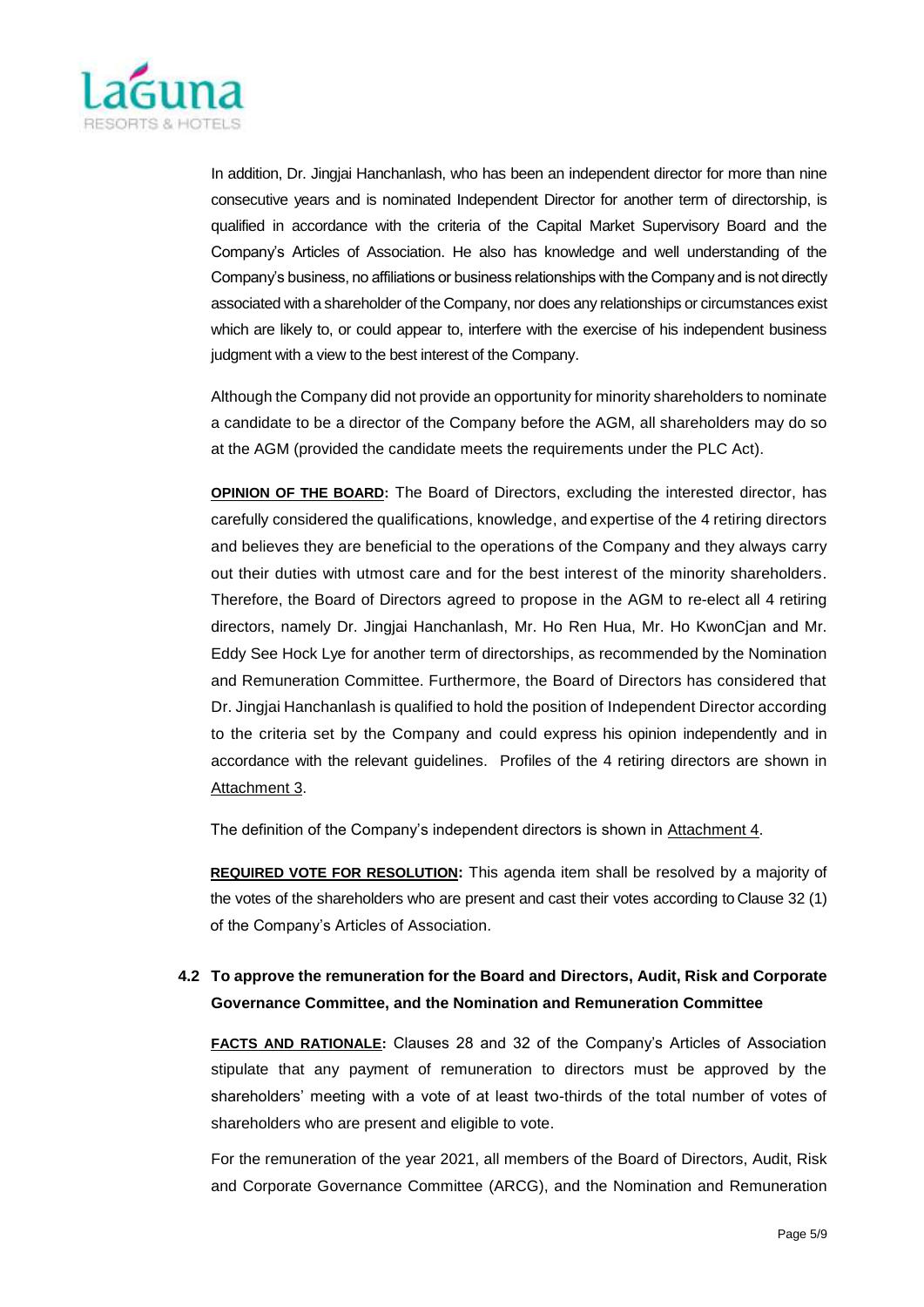

Committee (NRC) has decided to propose a 15 percent voluntariry reduction in the remuneration of the directors and committee members for the year 2021 (effective from August 2020) due to the severe impact of the Covid-19 on the Company's businesses which was approved by the 2021 Annual General Meeting and will continue to be in effect for each subsequent year, unless or until resolved otherwise by a general meeting of the shareholders of the Company.

The NRC has reviewed the directors' remuneration stated above and took into account the ongoing impact of the Covid-19 pandemic on the Company's business, cash preservation, cost reduction and other counter measures implemented by the management and as agreed to by the Board of Directors. Based on its review, the NRC recommended to the Board of Directors that the remuneration of all members of the Board of Directors, Audit, Risk and Corporate Governance Committee, and Nomination and Remuneration Committee for the year 2022 should be the same as the year 2020 as approved by the 2020 AGM (no longer with the 15% reduction as in the year 2021), and USD 2,000 spa and gallery vouchers. Comparative details of remunerations are set out in the following table.

| <b>Position</b>        | <b>Remuneration</b><br>/ Meeting / Person (Baht) |         |         | <b>Spa &amp; Gallery Vouchers</b><br>/ Year / Person |      |      |
|------------------------|--------------------------------------------------|---------|---------|------------------------------------------------------|------|------|
|                        | 2022                                             | $2021*$ | 2020    | 2022                                                 | 2021 | 2020 |
| Chairman of the Board  | 262,000                                          | 223,000 | 262,000 |                                                      |      |      |
| Independent Director   | 175,000                                          | 149,000 | 175,000 | USD2,000<br>(Approximately Baht 60,000)              |      |      |
| Non-Executive Director | 175,000                                          | 149,000 | 175,000 | USD2,000<br>(Approximately Baht 60,000)              |      |      |
| Director               | 115,000                                          | 98,000  | 115,000 |                                                      |      |      |

### **Board of Directors**

**Audit, Risk and Corporate Governance Committee and Nomination and Remuneration Committee**

| <b>Position</b> | <b>Remuneration</b><br>/ Meeting / Person (Baht) |         |        |  |  |
|-----------------|--------------------------------------------------|---------|--------|--|--|
|                 | 2022                                             | $2021*$ | 2020   |  |  |
| Chairman        | 87,000                                           | 74,000  | 87,000 |  |  |
| Member          | 45,000                                           | 38,000  | 45,000 |  |  |

\* 2021 fees by 15% voluntarily reduction from 2020 fees and are rounded up to the nearest thousand Baht

If the proposed remuneration is approved, it will take effect from January 1, 2022, and for each ensuing year, unless or until resolved otherwise by a general meeting of the shareholders of the Company.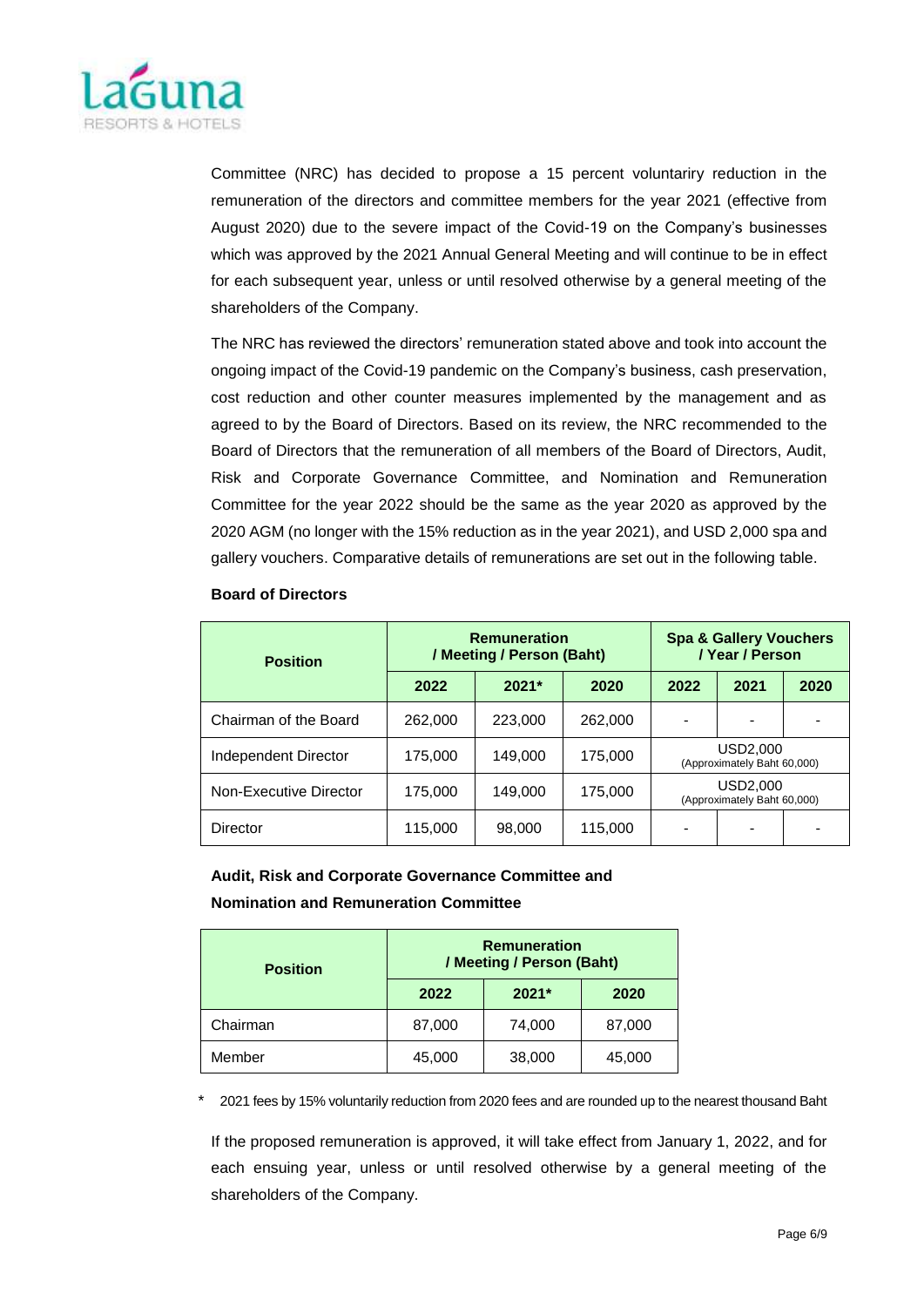

**OPINION OF THE BOARD:** To propose to the AGM to approve the proposed remuneration for each category of directors of the Board and for each category of committee members of the Audit, Risk and Corporate Governance Committee and Nomination and Remuneration Committee as recommended by the Nomination and Remuneration Committee as outlined above.

The scope of duties and responsibilities of the Company's Board of Directors and Sub-Committees, namely the Audit, Risk and Corporate Governance Committee and Nomination and Remuneration Committee are as shown in Attachment 5, and details of remuneration paid to each director in 2021 are in the "Remuneration and Other Benefits of the Directors during the Year 2021" section of the 56-1 One Report (page No. 105) as shown in Attachment 2.

**REQUIRED VOTE FOR RESOLUTION:** This agenda item shall be resolved by the votes of not less than two-thirds of the votes of the shareholders who are present and are eligible to vote according to Clause 32 (3) of the Company's Articles of Association.

### **5. To approve the appointment of an auditor and determination of its remuneration for the year 2022**

**FACTS AND RATIONALE:** Section 120 of the Public Limited Companies Act B.E. 2535 stipulates that the appointment of an auditor and determination of its remuneration be approved at every annual general meeting. The selection of the auditor and determination of its remuneration have been reviewed by the Audit, Risk and Corporate Governance Committee (ARCG) and the Board of Directors.

The ARCG has recommended the appointment of Ms. Pimjai Manitkajohnkit, CPA No. 4521 and/or Ms. Sumana Punpongsanon, CPA No. 5872 and/or Mr. Chayapol Suppasedtanon, CPA No. 3972 and/or Ms. Orawan Techawatanasirikul, CPA No. 4807 and/or Ms. Kirdsiri Kanjanaprakasit, CPA No. 6014 and/or Mrs. Gingkarn Atsawarangsalit, CPA No. 4496 and/or Mrs. Nummon Kerdmongkhonchai, CPA No. 8368, of EY Office Limited to be the Company's auditor for the year 2022 with total remuneration not exceeding Baht 600,000 (same as 2021 audit fee). Only the audit fee is included in the remuneration for the Company's auditor. There are no non-audit fees for agreed-upon procedures of net sales and other consultant fees for the fiscal year paid to EY Office Limited or other audit firms by the Company.

To date, EY Office Limited has performed its duty well and the ARCG and the Board of Directors are satisfied with their performance. In addition, none of the 7 nominated auditors has a relationship or any interest in/with the Company, Company's subsidiaries/management, major shareholders, or other connected persons. In the financial year ended December 31, 2021, the Company and its subsidiaries did not pay any non-audit fee to the audit firm which acted as the Company's auditor, or to other persons or businesses related to the 7 nominated auditors. For the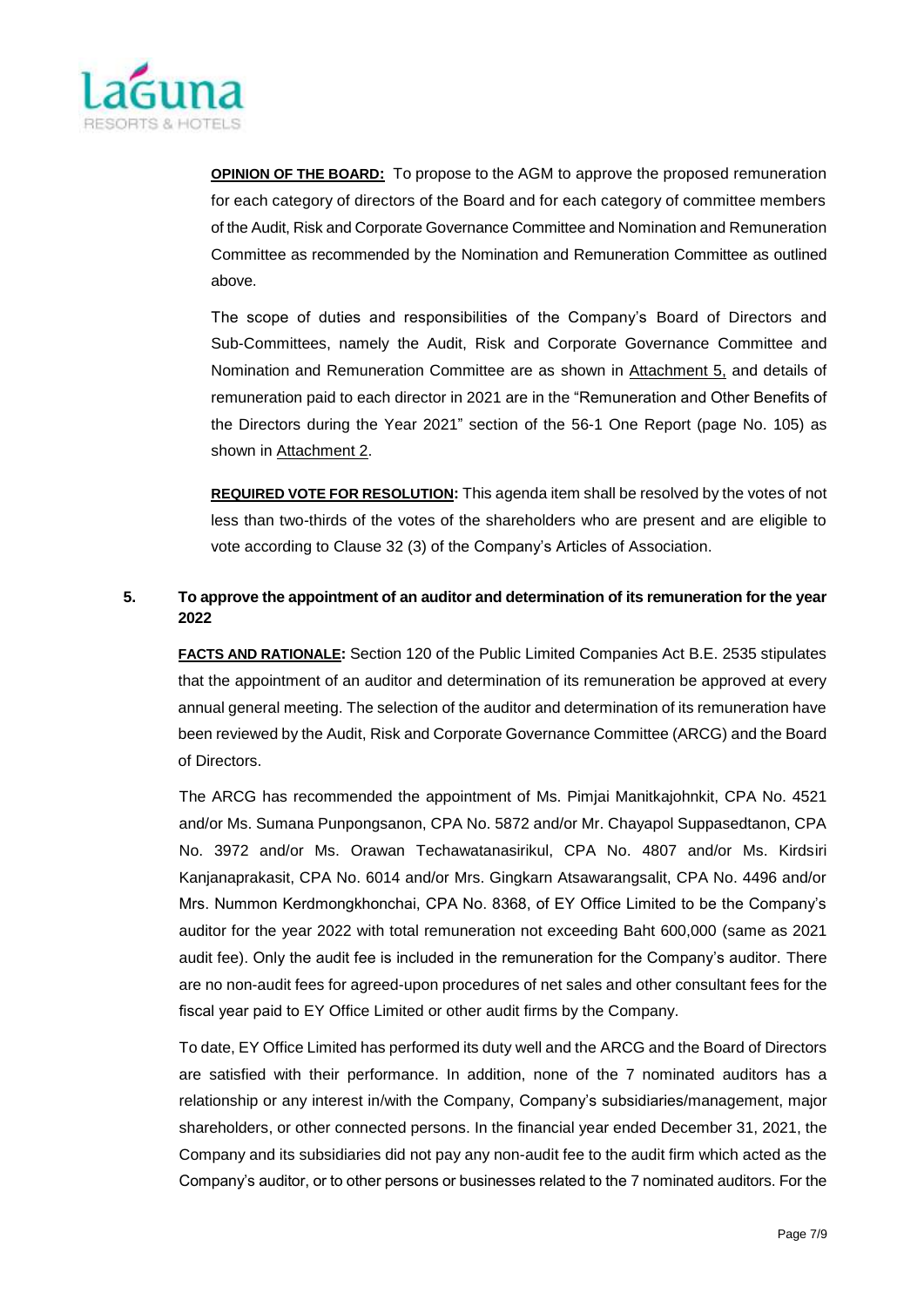

benefit of all shareholders, the profile of the 7 nominated auditors are included in Attachment 6 of this Notice, and the details of the remuneration paid to EY Office Limited in 2021 is in the "Auditor's Remuneration" section of the 56-1 One Report (page No. 98) as shown in Attachment 2.

Ms. Pimjai Manitkajohnkit was the Company's auditor for 2021, Sumana Punpongsanon, Mr. Chayapol Suppasedtanon, Ms. Orawan Techawatanasirikul, Ms. Kirdsiri Kanjanaprakasit, Mrs. Gingkarn Atsawarangsalit, and Mrs. Nummon Kerdmongkhonchai have never been the Company's auditor. In compliance with the Office of Securities and Exchange Commission's notification, the auditor may be re-appointed for not more than 7 financial years and the Company may re-appoint a former auditor after that auditor has not been the Company's auditor for at least 5 consecutive financial years.

EY Office Limited is also the audit firm of most of the Company's subsidiaries/ associates. The Board of Directors will ensure that the companies' financial reports shall be available within the time required.

**OPINION OF THE BOARD:** To propose in the AGM to appoint Ms. Pimjai Manitkajohnkit, CPA No. 4521 and/or Ms. Sumana Punpongsanon, CPA No. 5872 and/or Mr. Chayapol Suppasedtanon, CPA No. 3972 and/or Ms. Orawan Techawatanasirikul, CPA No. 4807 and/or Ms. Kirdsiri Kanjanaprakasit, CPA No. 6014 and/or Mrs. Gingkarn Atsawarangsalit, CPA No. 4496 and/or Mrs. Nummon Kerdmongkhonchai, CPA No. 8368 of EY Office Limited to be the Company's auditor for the year 2022 with total remuneration not exceeding Baht 600,000.

**REQUIRED VOTE FOR RESOLUTION:** This agenda item shall be resolved by a majority of the votes of the shareholders who are present and cast their votes according to Clause 32 (1) of the Company's Articles of Association.

### **6. To consider any other appropriate business, if any**

None.

All shareholders are invited to join the 2022 AGM via an online electronic application (E-AGM) on the date and time mentioned above (the Company will not arrange for any physical meeting room). Shareholders or proxies can log into the E-AGM system from 13.00 hrs onwards. The Company seeks shareholders' co-operation in studying the procedures and preparing the documents verifying eligibility for the E-AGM in advance to receive the Username and Password. Please also study the procedures for voting and attending the E-AGM as shown in Attachment 9. Shareholders or proxies have to send their signed proof of identity documents and signed proxy forms (in case of appointing a proxy) as shown in Attachment 10 together with the Notice of Meeting form to the Company at email: [ir@laguraresorts.com](mailto:ir@laguraresorts.com) within April 15, 2022.